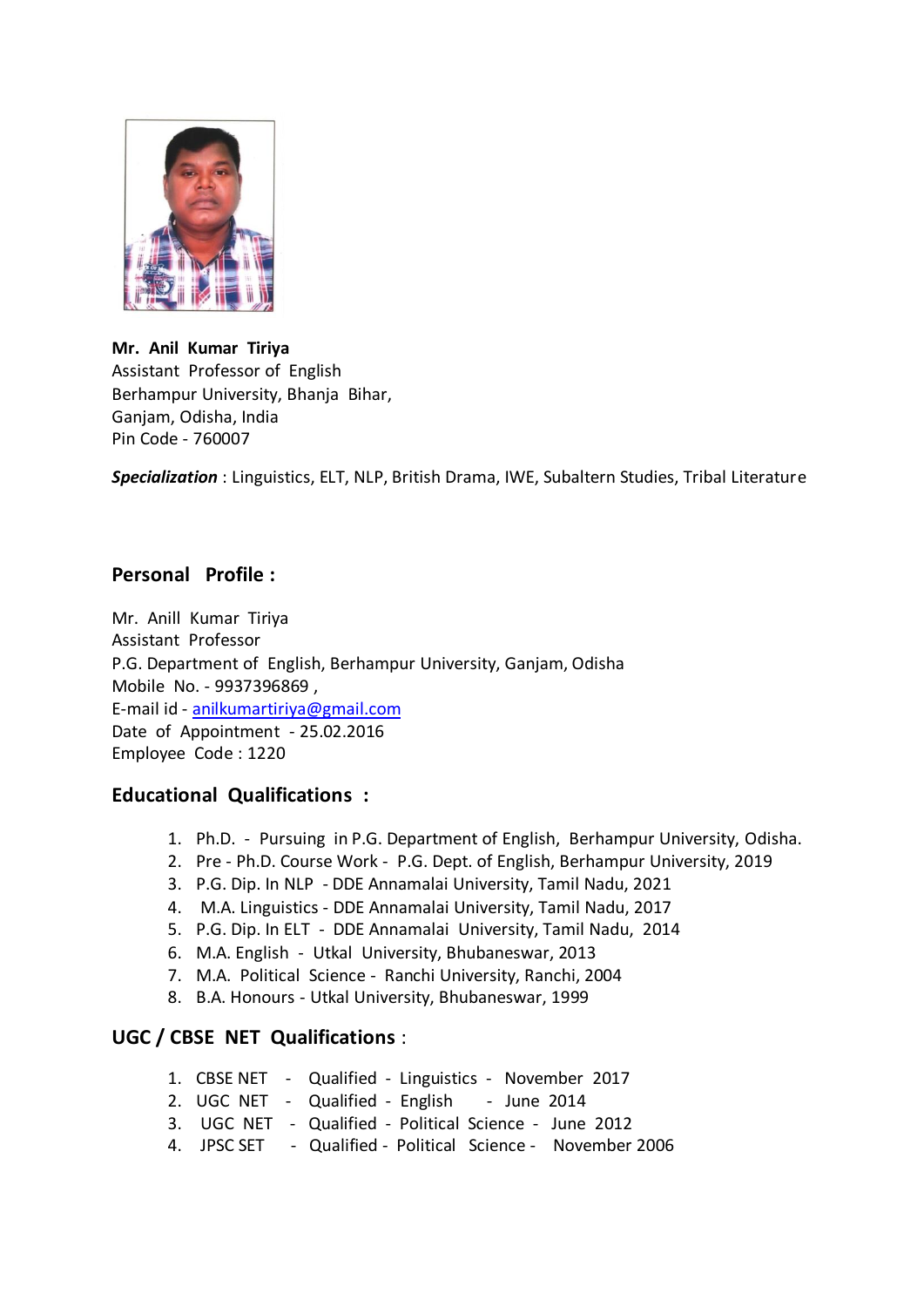# **Areas of Specialization :**

- 1. British Drama
- 2. Linguistics
- 3. English Language Teaching
- 4. Natural Language Processing
- 5. Translation Studies
- 6. Postcolonial studies
- 7. Indian Writing in English
- 8. Tribal Literature
- 9. Subaltern Studies

#### **Honours and Awards :**

1. Bhanu Nav Pratibha Samman by Bhanu Pratisthan, Nepal and Sahitya Sanchayan Shodh Foundation, New Delhi on 29th Nov 2020 at New Delhi

#### **Membership in Professional Bodies :**

- 1. Board of Studies of English, Berhampur University, Odisha
- 2. Member of BUTA

#### **Teaching Experience** :

 5 years of P.G. teaching and Research experience in the P.G. Dept. of English, Berhampur University, Odisha.

#### **Teaching Areas :**

- 1. Linguistics
- 2. English Language Teaching
- 3. Professional and Academic Writing
- 4. Commonwealth Literature
- 5. British Drama
- 6. American Novel
- 7. Pre-Romantic Poetry

#### **Research Areas :**

- 1. British Drama
- 2. Tribal literature
- 3. Postcolonial Studies
- 4. Subaltern Studies
- 5. English Language Teaching
- 6. Linguistics
- 7. Translation Studies
- 8. Indian Writing in English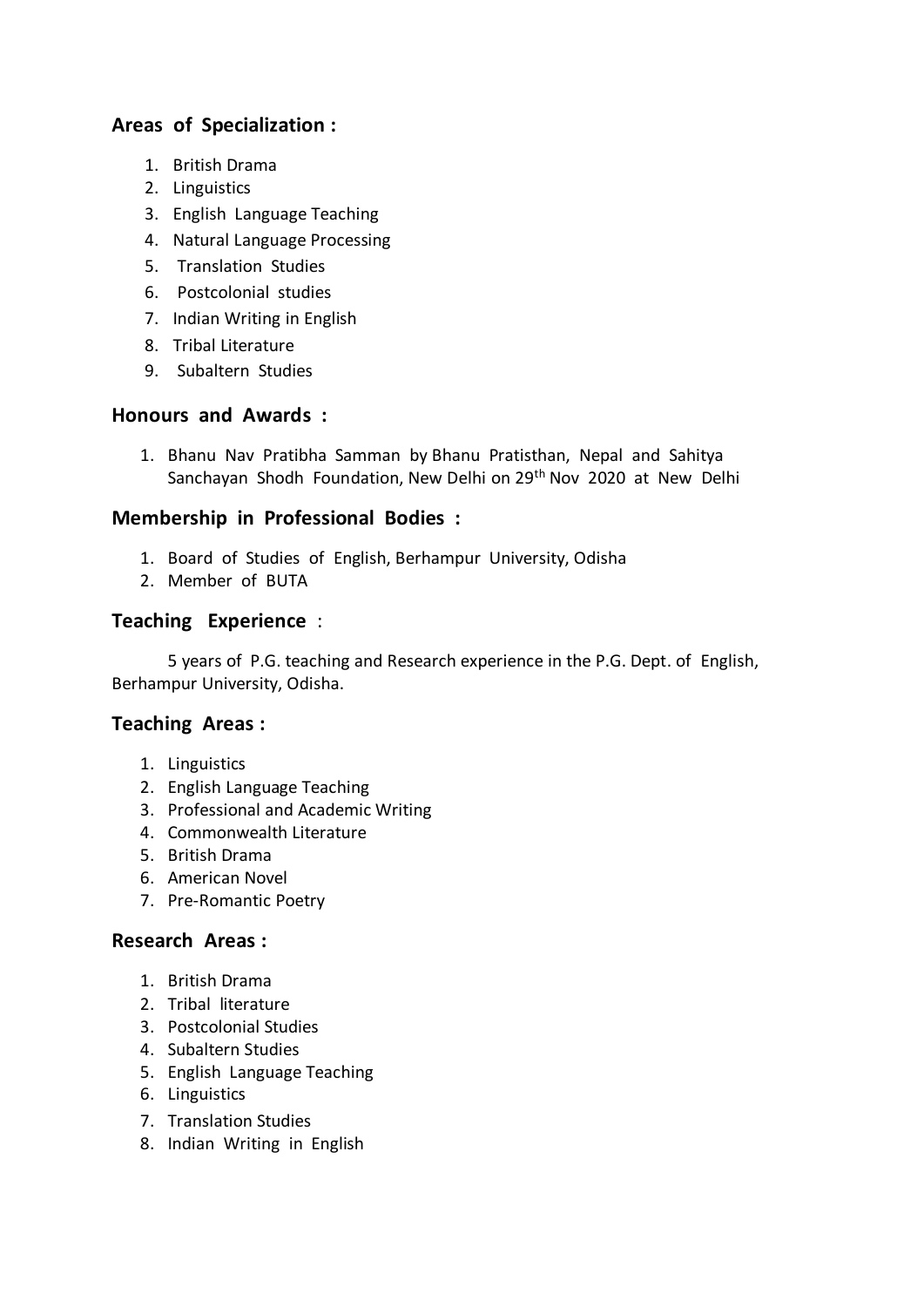#### **Research Guidance** :

|  |  | 1. Year (2020 - 2021) - Supervised                                                 |  |  |  | - 11 Students - M.A. Level Dissertation |  |
|--|--|------------------------------------------------------------------------------------|--|--|--|-----------------------------------------|--|
|  |  | 2. Year (2019 - 2020) - Supervised                                                 |  |  |  | - 7 Students - M.A. Level Dissertation  |  |
|  |  | 3. Year (2018 - 2019) - Supervised                                                 |  |  |  | - 7 Students - M.A. Level Dissertation  |  |
|  |  | 4. Year (2017 - 2018) - Supervised                                                 |  |  |  | - 6 Students - M.A. Level Dissertation  |  |
|  |  | 5. Year (2016 -- 2017) - Supervised                                                |  |  |  | - 4 Students - M.A. Level Dissertation  |  |
|  |  | Total = $35$ Students guided at M.A. Level Dissertation during years $2016 - 2021$ |  |  |  |                                         |  |

#### **Publications :**

- 1. Research Papers / Articles in Peer Reviewed & Refereed Journals : 06
- 2. Book Chapters : 04
- 3. Conference Proceeding : 01

#### **Conference / Seminar / Workshop** :

- 1. International Conferences / Seminar Participated and presented papers 7
- 2. National Seminars Participated and presented Paper 14
- 3. National Workshop Participated 6

#### **Faculty Development Programme :**

- 1. ARPIT English Language Teaching SWAYAM MOOC March 2019.
- 2. ARPIT Research Methodology SWAYAM MOOC March 2019.

#### **Webinars / Online Workshop / FDP :**

- 1. National Webinars : 20
- 2. Online Workshop : 05
- 3. Online FDP : 01

#### **Academic Contributions :**

- 1. Designed and drafted M.A. and M. Phil. / Pre-Ph.D. Syllabi of English (CBCS Pattern) for Berhampur University, Odisha
- 2. Coordinated a Two day International Conference on "Environment and Culture in the Anthropocene" during 1 - 2 December, 2019

#### **Administrative Work :**

- 1. Assistant Superintendent MTLS, Berhampur University From 01.06.2017 31.05.2019
- 2. Assistant Superintendant Jogendra Hostel, Berhampur University 01.06.2020 - Continuing

#### **Extension Work :**

- 1. UGC NET coaching class
- 2. Remedial coaching class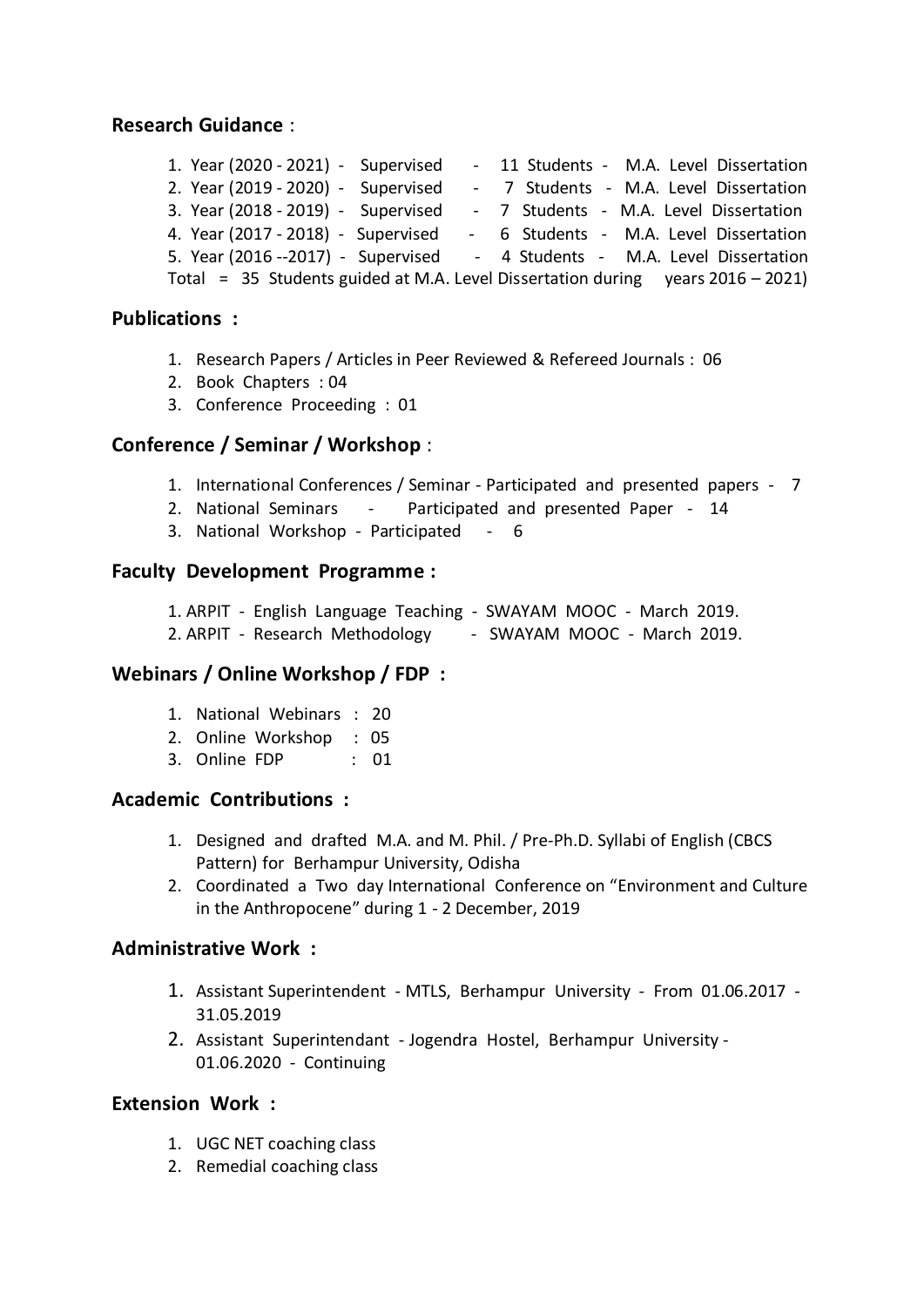- 3. Civil Service coaching class
- 4. Career & counselling class
- 5. Communicative English class
- 6. Soft Skills Class

#### **Extra Curricular Activities :**

- 1. Games
- 2. Sports
- 3. Literary activities
- 4. Cultural programmes

## **Ongoing Work :**

1. Pursuing Ph.D. in English from Berhampur University, Odisha

# **Skills :**

- 1. Soft Skill
- 2. Communicative English
- 3. Career Counselling
- 4. Teaching and Research Aptitude
- 5. Professional & Academic Writing
- 6. Research Methodology

## **Languages :**

- 1. English : Read, Write and Speak
- 2. Hindi : Read, Write and Speak
- 3. Odia : Read, Write And Speak
- 4. Ho : Read, Write and Speak
- 5. Munda : Read, Write and Speak
- 6. Santhali : Speak

## **Resource Person / Academic Counsellor :**

- 1. Resource person : M.A. English, DCE Berhampur University, Odisha
- 2. Academic Counsellor : Soft Skill & Communicative English, OSOU, Sambalpur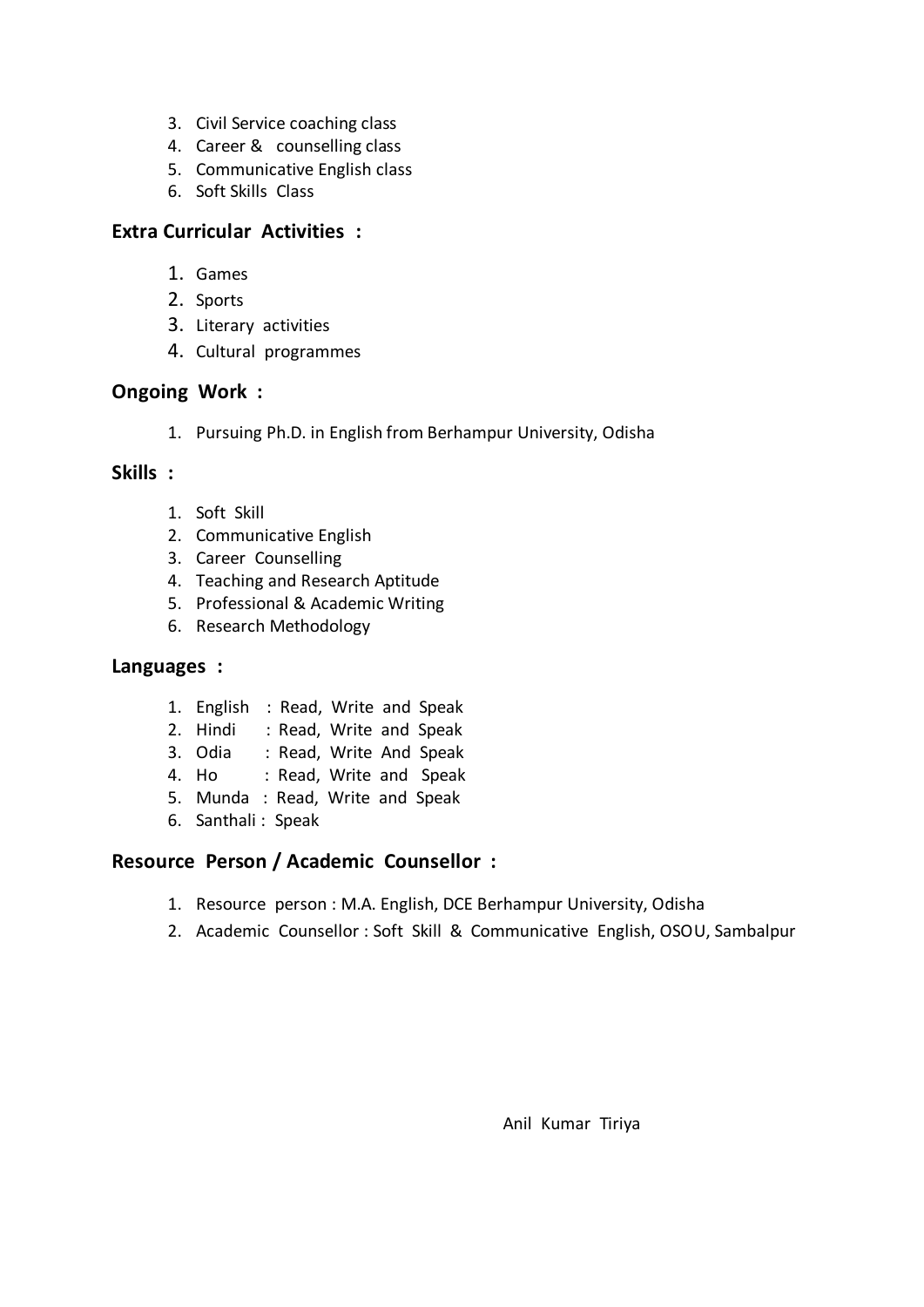# **Research :**

| SI no. | <b>Title of the Paper</b>                                                                                       | Name of the Journal / Book                                                                                                                                       | Date and                                                       |
|--------|-----------------------------------------------------------------------------------------------------------------|------------------------------------------------------------------------------------------------------------------------------------------------------------------|----------------------------------------------------------------|
|        |                                                                                                                 | <b>Chapters</b>                                                                                                                                                  | Year of                                                        |
|        |                                                                                                                 |                                                                                                                                                                  | <b>Publication</b>                                             |
| 1.     | "Social Exclusion and<br>Discrimination against HIV/AIDS<br>Patients in Mahesh Dattani's Ek                     | Journal:<br>Bohal Shodh Manjusha: An<br>International Peer Reviewed &                                                                                            | June 2020,<br>Vol. 11, Issue<br>5, PP. 164-                    |
|        | Alag Mausam"                                                                                                    | Refereed Multidisciplinary &<br>Multiple Languages Research<br>Journal, ISSN: 2395-7115                                                                          | 168.                                                           |
| 2.     | "Myth, Beliefs and Practices of<br>Ancestor Worship in Gopinath<br>Mohanty's The Ancestor"                      | Journal:<br>Bohal Shodh Manjusha: An<br>International Peer Reviewed &<br>Refereed Multidisciplinary &<br>Multiple Languages Research<br>Journal, ISSN: 2395-7115 | June 2020,<br>Vol. 11, Issue<br>6, PP. 50-53.                  |
| 3.     | "Cultural Hegemony and<br>Resistance in Wole Soyinka's The<br>Lion and The Jewel"                               | Journal:<br>Bohal Shodh Manjusha: An<br>International Peer Reviewed &<br>Refereed Multidisciplinary &<br>Multiple Languages Research<br>Journal, ISSN: 2395-7115 | December<br>2020, Vol. 12,<br>Issue-9, PP.<br>94-99            |
| 4.     | "Subjugation and Paradigm of<br>Resistance: A Postcolonial<br>Feminist Reading of Mahasweta<br>Devi's Draupadi" | Journal:<br>Bohal Shodh Manjusha: An<br>International Peer Reviewed &<br>Refereed Multidisciplinary &<br>Multiple Languages Research<br>Journal, ISSN: 2395-7115 | February<br>2021, Vol. 13,<br>Issue $-2(2)$ ,<br>PP. 73-76.    |
| 5.     | "Nataure Worship in 'Ho' Tribe : A<br>Study with reference to Festivals.                                        | Journal:<br>Bohal Shodh Manjusha: An<br>International Peer Reviewed &<br>Refereed Multidisciplinary &<br>Multiple Languages Research<br>Journal, ISSN: 2395-7115 | March 2021,<br>Vol. 13, Issue<br>$-3$ , PP. 121-<br>125.       |
| 6      | "Communalism and Religious<br>Fundamentalism in Mahesh<br>Dattani's Final Solutions"                            | Journal:<br>Bohal Shodh Manjusha: An<br>International Peer Reviewed &<br>Refereed Multidisciplinary &<br>Multiple Languages Research<br>Journal, ISSN: 2395-7115 | <b>July 2021</b><br>Vol. 14, Issue<br>$-1$ , PP. 44 $-$<br>48. |
| 7.     | "Human Rights Violation against<br>Transgenders in Mahesh                                                       | <b>Book Chapter:</b>                                                                                                                                             | July 2020. PP.<br>85-90                                        |

# **No. of Research Papers Published** :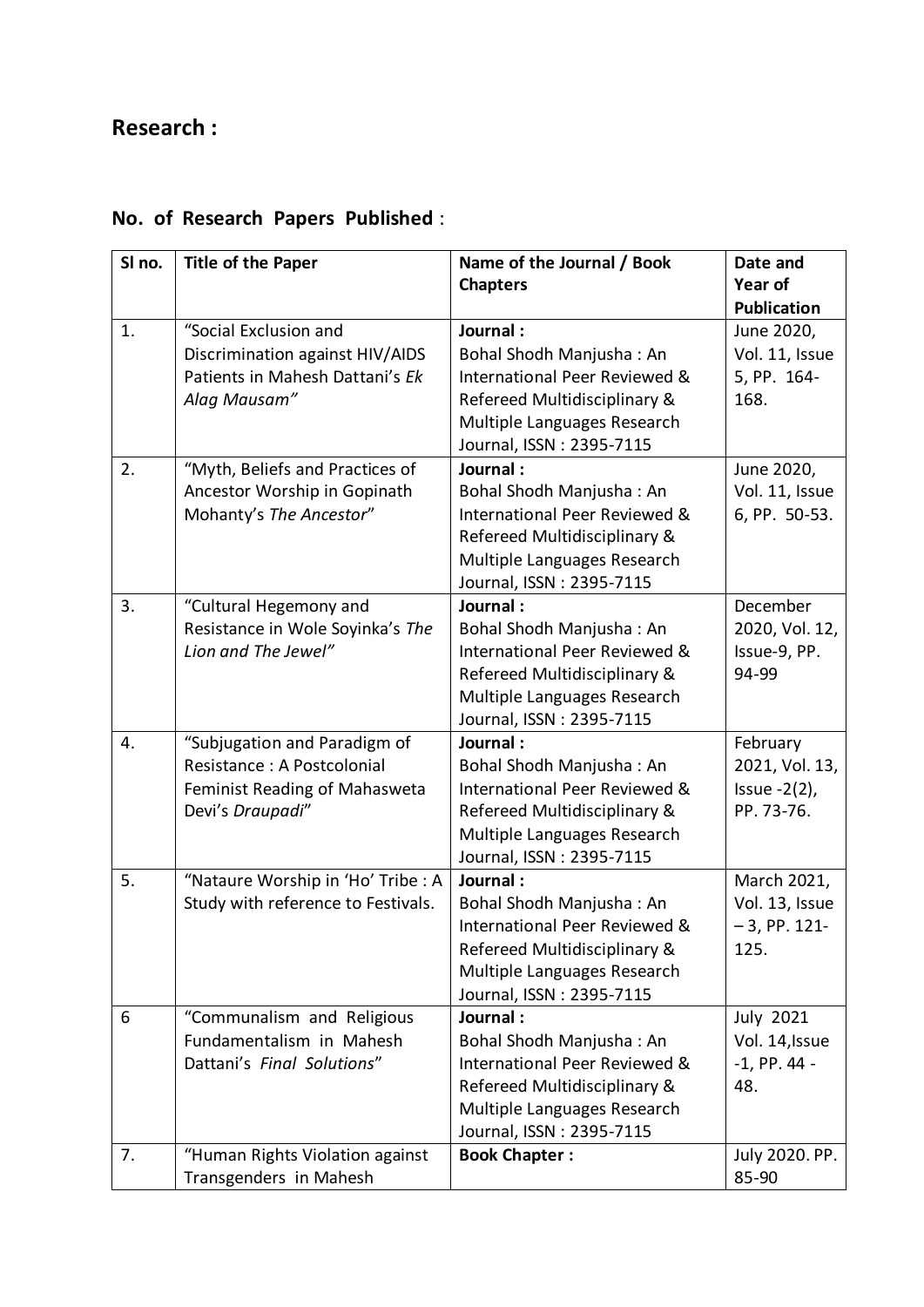|     | Dattani's Seven Steps around the<br>Fire"                                                                               | Human Rights : Issues, Challenges<br>and Present Status, ISBN 978-93-<br>90115-16-7, Anu Books, New<br>Delhi                              |                                  |
|-----|-------------------------------------------------------------------------------------------------------------------------|-------------------------------------------------------------------------------------------------------------------------------------------|----------------------------------|
| 8.  | "Performing Gandhi's<br>'Satyagraha' in the Song of<br>Netarhaat: Victory Trumpet is<br>Sounding"                       | <b>Book Chapter:</b><br>Mahatma Gandhi From Holy<br>Deeds to Unholy Death, ISBN :<br>978-81-947224-7-2, Anu Books,<br>New Delhi           | November<br>2020, PP. 72-<br>78. |
| 9.  | Myth, Beliefs and Practices of<br>Deshauli Bonga-Buru: A Study of<br>Traditions, Culture and Heritage<br>of 'Ho' Tribe" | <b>Book Chapter:</b><br>Janjatiya Sahitya Sanskriti Evon<br>Samvednayein, ISBN: 978-81-<br>948982-2-1, KBS, New Delhi                     | November<br>2020, PP. 40-<br>47. |
| 10. | "Deshauli Bonga-Buru: A Study of<br>Nature Worship in 'Ho' Tribe                                                        | <b>Book Chapter:</b><br>Indian Culture, Literature and<br>Society, ISBN: 978-93-89809-68-<br>8, Sahitya Sanchay, Delhi                    | February<br>2021, PP. 79-<br>85. |
| 11. | "A Crusade for Forestland in<br>the Song of Nterhaat: Victory<br>Trumpet is Sounding"                                   | <b>Conference Proceeding:</b><br>Environment and Culture in the<br>Anthropocene, ISBN: 978-93-<br>89615-47-0, Authors Press, New<br>Delhi | Jan, 2020, PP.<br>138-149        |

# **Participation and Presentation of Research Papers in Seminars/Conferences :**

| SI.<br>No. | <b>Programme attended</b><br>(National/International)                                                          | <b>Venue and Duration</b>                                                                          | <b>Title of the</b><br><b>Paper Presented</b>                                        |
|------------|----------------------------------------------------------------------------------------------------------------|----------------------------------------------------------------------------------------------------|--------------------------------------------------------------------------------------|
| 1.         | Two Day International<br>Conference on "Indian<br>Culture, Literature and<br>Society in Global<br>Perspective" | Sahitya Sanchaya Shodh<br>Samvad Foundation,<br>New Delhi,<br>29 - 30 Nov, 2020                    | Deshauli Bonga-Buru: A<br>Study of Nature Worship in<br>'Ho' Tribe                   |
| 2.         | International<br>Conference on<br>Reconstruction of<br>Indian History: Society<br>& Religion                   | P.G. Department of<br>History, Berhampur<br>University, Odisha<br>$14th$ Feb - $15th$ Feb,<br>2020 | Deshauli Bonga-Buru: A<br>Study of Traditions, Culture<br>and Religion of 'Ho' Tribe |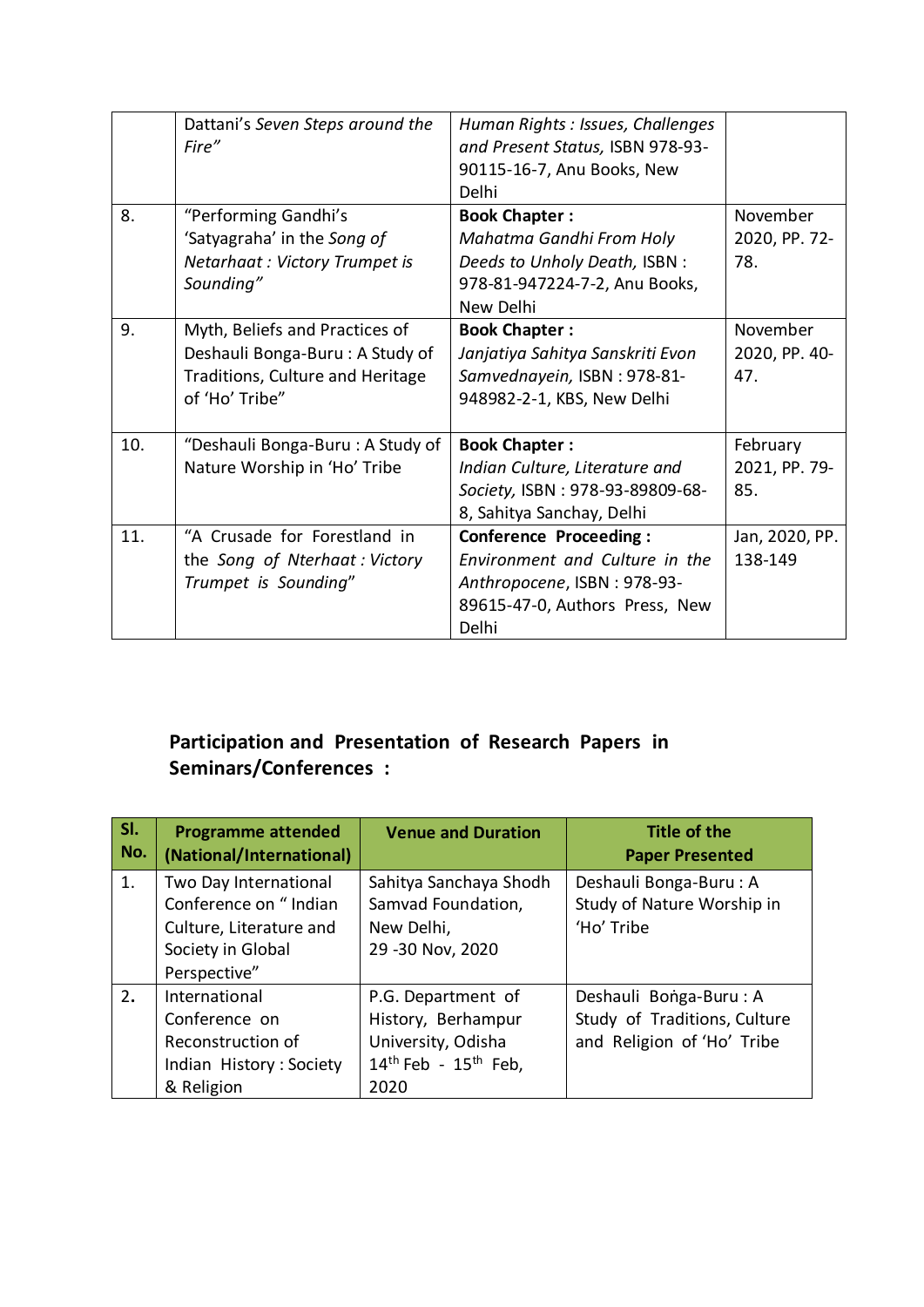| 3.  | International                                      | Vishwa Hindi Parishad,                         | Revisiting and Revaluing                                 |
|-----|----------------------------------------------------|------------------------------------------------|----------------------------------------------------------|
|     | Conference on Multi-                               |                                                | Satyagraha in the Songs of                               |
|     | dimensional Gandhi:                                | New Delhi, 13 <sup>th</sup> Sept.-             | Netarhaat : Victory Trumpet                              |
|     | Various Perspectives                               |                                                | is Sounding                                              |
|     |                                                    | 14 <sup>th</sup> Sept. 2019                    |                                                          |
| 4.  | International Folklore                             | Department of English,                         | Ancestor Worship in                                      |
|     | Conference on Locating                             | Vidyasagar University,                         |                                                          |
|     | Folk Narratives in the                             | West Bengal,                                   | Gopinath Mohanty's The                                   |
|     | Literary / Cultural<br>Genres of Eastern           | 19th March, 2019                               | Ancestor                                                 |
|     | India                                              |                                                |                                                          |
| 5.  | International                                      | P.G. Department of                             | A Crusade for Forestland in                              |
|     | Conference on                                      | English, Berhampur                             | the Song of Netarhaat:                                   |
|     | "Environment and                                   | University, Odisha,                            | Victory Trumpet is Sounding                              |
|     | Culture in the<br>Anthropocene" and                | $1^{st}$ Dec - $2^{nd}$ Dec, 2019              |                                                          |
|     | Poetry Festival                                    |                                                |                                                          |
| 6.  | International                                      | P.G. Department of                             | Communalism in Mahesh                                    |
|     | Conference on                                      | English, Berhampur                             |                                                          |
|     | "Performing the Nation                             | University, Odisha,                            | Dattani's Final Solutions                                |
|     | : Memory and Desire<br>in Contemporary             | $8^{th}$ Feb - 9 <sup>th</sup> Feb, 2019       |                                                          |
|     | Literature"                                        |                                                |                                                          |
| 7.  | <b>UGC</b> International                           | P.G. Department of                             | Revisiting and Revaluing                                 |
|     | Conference on "Re-                                 | English, Berhampur                             | Nature: An Ecocritical Study                             |
|     | thinking Environment :                             | University, Odisha,                            | in Robert Frost's Selected                               |
|     | Literature, Ethics and<br>Praxis"                  | $28th$ Dec - $30th$ Dec,<br>2016               | Poems                                                    |
| 8.  | National Seminar on                                | Department of English,                         | The Doctrine of Rasa In                                  |
|     | "Revisiting Classics of                            | Gopalpur College,                              | Kalidas's Abhijnana                                      |
|     | Indian Literature"                                 | Gopalpur, Odisha,                              | Sakuntalam                                               |
|     |                                                    | 3rd Dec, - 4 <sup>th</sup> Dec, 2019           |                                                          |
| 9.  | National Tribal Festival<br>- 2019 North East and  | Dr. Ramdayal Munda<br>Tribal Welfare Research  | Performing Resistance to<br>Subjugation: A Post-Colonial |
|     | Eastern Regional Tribal                            | Institute, Ranchi &                            | Feminist Reading of                                      |
|     | <b>Writers Meet</b>                                | Sahitya Akademi,                               | Mahasweta Devi's Draupadi                                |
|     |                                                    | Kolkata, 23rd Aug - 25th                       |                                                          |
|     |                                                    | Aug, 2019                                      |                                                          |
| 10. | National Seminar on                                | Department of Tribal                           | Dadi Budha in Gopinath                                   |
|     | "Life, Lore and Identity                           | Studies and Centre of                          | Mohanty's The Ancestor                                   |
|     | : An Inter - Disciplinary<br>Approach to Folklore" | Endangered Languages,<br>Central University of |                                                          |
|     |                                                    | Jharkhand, 19 <sup>th</sup> Aug -              |                                                          |
|     |                                                    | 21st Aug, 2019                                 |                                                          |
| 11. | National Seminar on                                | National University of                         | Social Ostracism and                                     |
|     | "Human Rights: Social                              | Study & Research in                            | Discrimination against HIV /                             |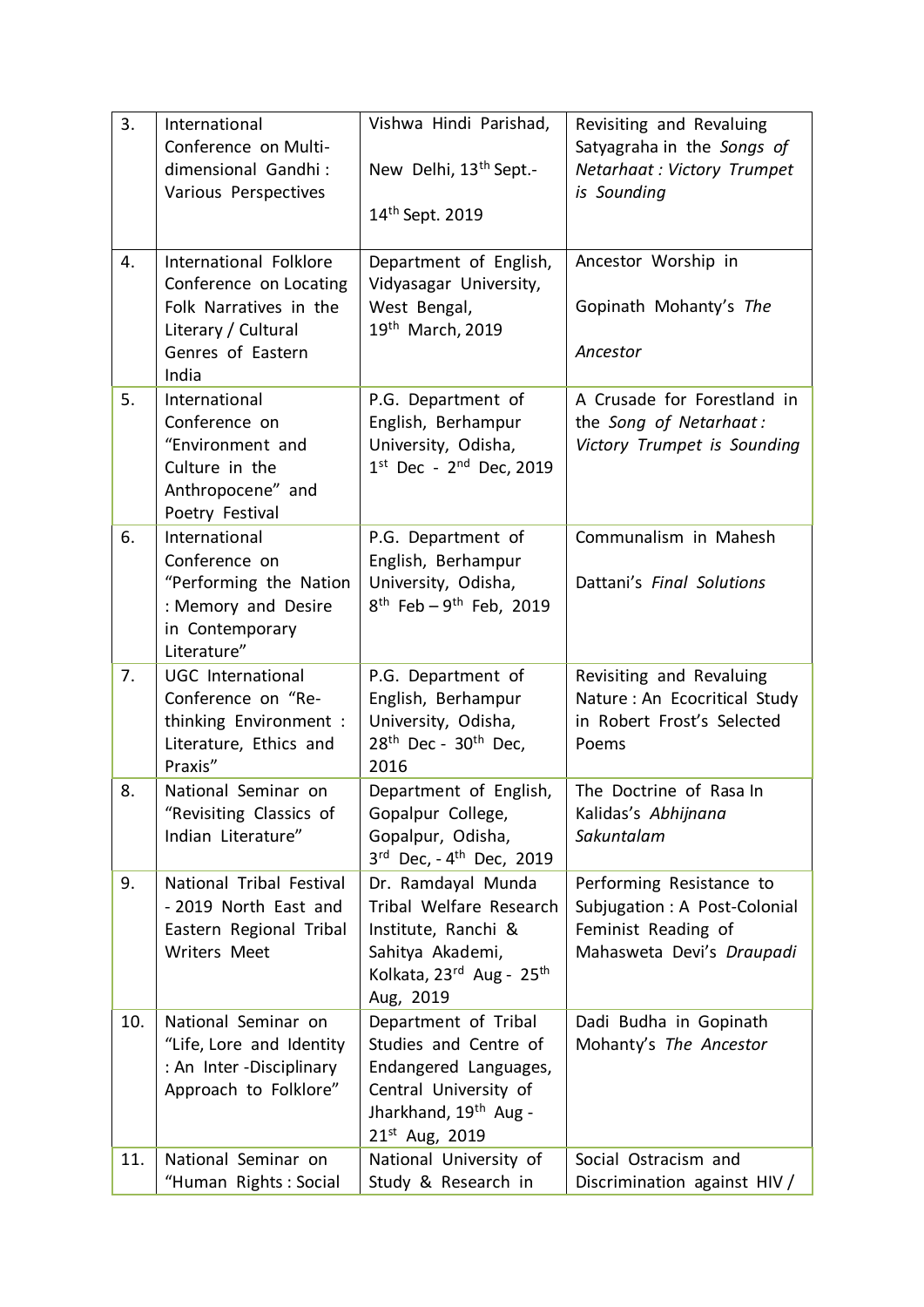|     | Integration &<br>Challenges"                                                                                             | Law, Ranchi, 8 <sup>th</sup> June,<br>2019                                                                                                  | AIDS Patients in Mahesh<br>Dattani's Ek Alag Mausam                                                       |
|-----|--------------------------------------------------------------------------------------------------------------------------|---------------------------------------------------------------------------------------------------------------------------------------------|-----------------------------------------------------------------------------------------------------------|
| 12. | International Seminar<br>on "Redefining the<br>Margin: A Literary<br>Perspective"                                        | Department of English,<br>Rabindra Bharati<br>University, Kolkata,<br>27 <sup>th</sup> March, 2019                                          | Gender Discrimination<br>against Transgenders in<br>Mahesh Dattani's Seven<br>Steps Around the Fire       |
| 13. | Golden Jubilee<br>National Seminar on<br>"Human Rights in 21st<br>Century: Changing<br>Dimensions"                       | Lingaraj Law College,<br>Berhampur, Ganjam,<br>Odisha,<br>$6^{th}$ Mar - $7^{th}$ Mar, 2019                                                 | Gender Discrimination and<br>the Quest for Identity in<br>Mahesh Dattani's Seven<br>Steps Around the Fire |
| 14. | National Seminar on<br>"Culture ; Through the<br>Ages"                                                                   | P.G. Department of<br>History, Berhampur<br>University, Ganjam,<br>Odisha, 26 <sup>th</sup> Feb. - 27 <sup>th</sup><br>Feb., 2019           | Socio-Cultural Conflicts in<br>Wole Soyinka's The Lion<br>and The Jewel                                   |
| 15. | <b>UGC National Seminar</b><br>on "Interdisciplinarity<br>in Literature"                                                 | Department of English,<br>SKCG (AUTO) College,<br>Paralakhemundi,<br>Gajapati, Odisha, 16 <sup>th</sup><br>Jan - 17 <sup>th</sup> Jan, 2019 | Portrayal of Gender<br>Discrimination in Mahesh<br>Dattani's Tara                                         |
| 16. | National Seminar on<br>"Subaltern Voice in<br>Indian Writing in<br>English"                                              | Department of English,<br>Gopalpur College,<br>Gopalpur, Ganjam,<br>Odisha, 7 <sup>th</sup> April - 8 <sup>th</sup><br>April, 2018          | Resistance to Subjugation in<br>Mahesh Dattani's Final<br><b>Solutions</b>                                |
| 17. | National Seminar on<br>"Indigenous and<br>Endangered Languages<br>: Concerns for<br>Documentation and<br>Revitalization" | P.G. Department of<br>Linguistics, Berhampur<br>University, Ganjam,<br>Odisha, 18 <sup>th</sup> Mar - 19 <sup>th</sup><br>Mar., 2017        | A Study of Indigenous 'Ho'<br>Language in the Context of<br>Linguistic Human Rights                       |

# **National Workshops :**

| SI. | Workshops          | Dept. / University      | Date                | Participated |
|-----|--------------------|-------------------------|---------------------|--------------|
| No. |                    |                         |                     |              |
| 1.  | Workshop on "How   | AIU and School of Law,  | $17th$ Dec. $19th$  | Participated |
|     | to Write an        | KIIT Deemed to be       | Dec., 2019          |              |
|     | Impactful Research | University, Bhubaneswar |                     |              |
|     | Proposal"          |                         |                     |              |
| 2.  | Workshop on        | Centre for Endangered   | $21st$ August, 2019 | Participated |
|     | "Linguistic &      | Languages and Dept. of  |                     |              |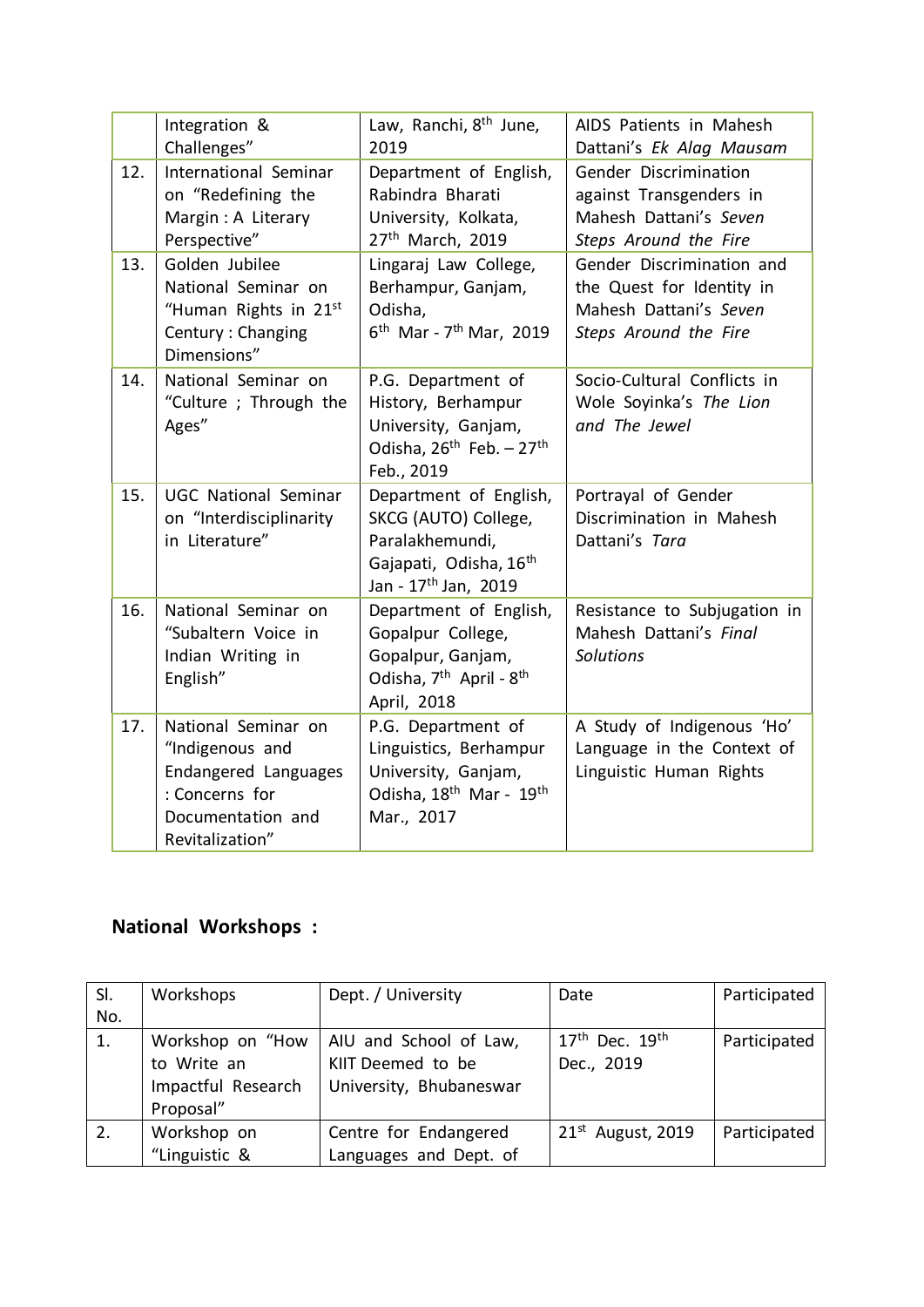|    | Cultural             | Tribal Studies, Central  |                             |              |
|----|----------------------|--------------------------|-----------------------------|--------------|
|    | Documentation"       | University of Jharkhand  |                             |              |
| 3. | Workshop on "        | Department of Humanities | $1st$ April - $5th$ April,  | Participated |
|    | Technical            | and Social Sciences,     | 2019                        |              |
|    | Communication        | National Institute of    |                             |              |
|    | Skills: Drafting and | Technology, Warangal     |                             |              |
|    | Presenting Research  |                          |                             |              |
|    | Papers"              |                          |                             |              |
| 4. | Research             | Berhampur University,    | $12^{th}$ -16 <sup>th</sup> | Participated |
|    | Methodology          | Ganjam, Odisha           | Feb., 2019                  |              |
|    | Workshop             |                          |                             |              |
| 5. | National Workshop    | P.G. Department of       | $20th$ March - $27th$       | Participated |
|    | on "Preparation of   | Linguistics, Berhampur   | March, 2017                 |              |
|    | Grammar and          | University, Ganjam,      |                             |              |
|    | Multilingual         | Odisha                   |                             |              |
|    | Dictionary for       |                          |                             |              |
|    | Indigenous           |                          |                             |              |
|    | Languages"           |                          |                             |              |

# **Orientation / Refresher Course / FDP :**

| SI. | Refresher Course  | University    | Passed       | Medium      | Year        |
|-----|-------------------|---------------|--------------|-------------|-------------|
| No. |                   |               |              |             |             |
| 1.  | Online Refresher  | Gujarat       | Successfully | SWYAM ARPIT | April, 2019 |
|     | Course in English | University,   | Completed    | <b>MOOC</b> |             |
|     | Language Teaching | Amedabad      |              |             |             |
| 2.  | Online Refresher  | University of | Successfully | SWAYAM      | April, 2019 |
|     | Course on         | Hyderabad,    | Completed    | ARPIT MOOC  |             |
|     | Research          | Telangana     |              |             |             |
|     | Methodology for   |               |              |             |             |
|     | Social Science    |               |              |             |             |
|     | <b>Teachers</b>   |               |              |             |             |

# **Webinars / e-Workshops attended :**

| SI.No. | Name of the                        | Name of the Sponsor in    | Date & Year   |
|--------|------------------------------------|---------------------------|---------------|
|        | Seminar/Conf./Symposia             | Agency                    |               |
|        | Two Day International Conference   | Bhanu Pratisthan, Nepal & | Delhi, 29-30  |
|        | on 'Indian Society, Literature and | Sahitya Sanchay Shodh     | November      |
|        | Society'                           | Samvad Foundation, Delhi  | 2020          |
|        | National Webinar on "Scientifc     | <b>Springer Nature</b>    | September 16, |
|        | Publishing - Trends, Nuances,      |                           | 2020          |
|        | Tools, Etics etc !"                |                           |               |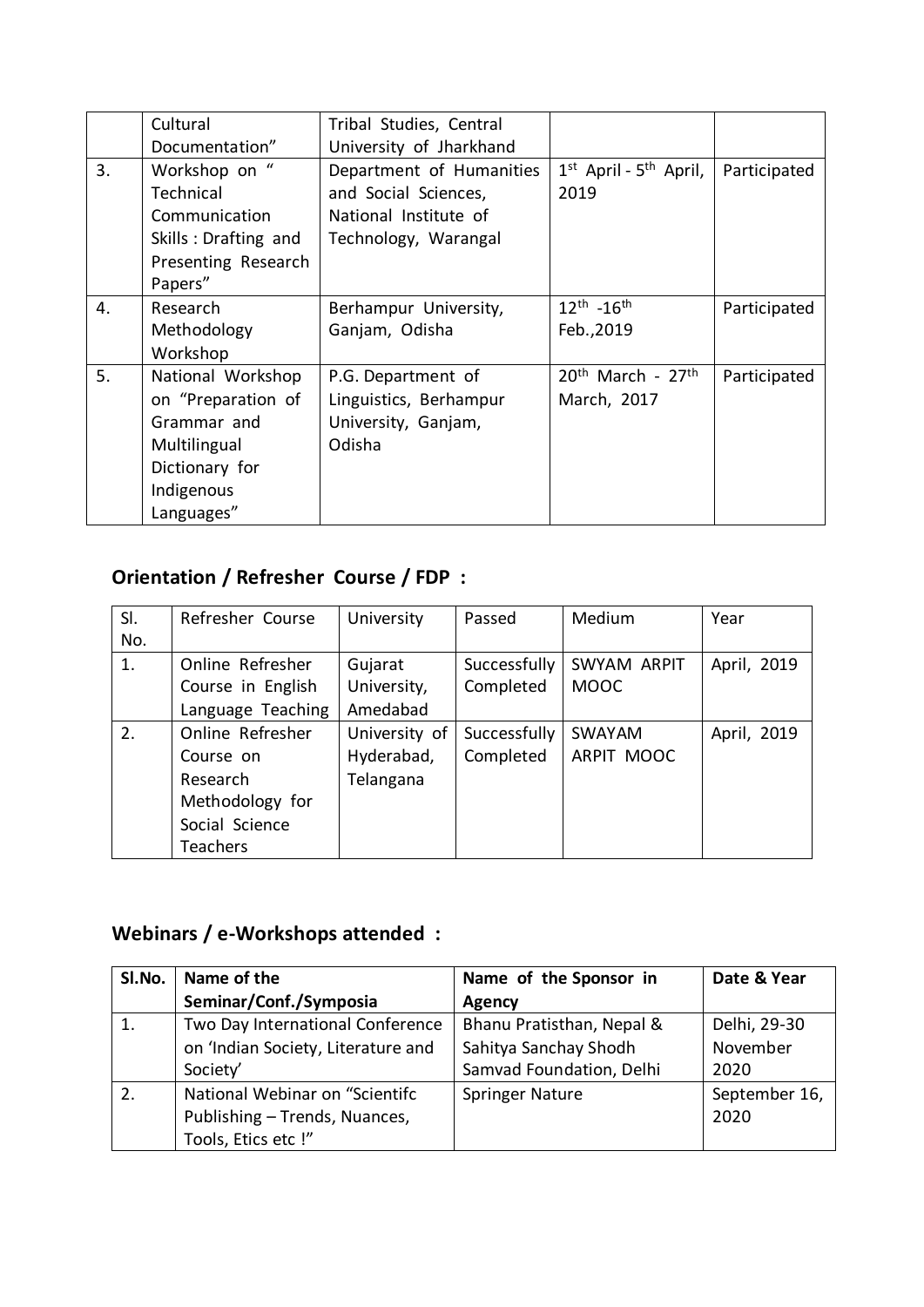| 3.  | National Webinar on "E-Learning<br>Tools for 21 <sup>st</sup> Century Learners"                                                   | Uttarakhand Open University                                        | 6-7 June, 2020                      |
|-----|-----------------------------------------------------------------------------------------------------------------------------------|--------------------------------------------------------------------|-------------------------------------|
| 4.  | National Webinar on "Reassessing<br>Language, Vision & Literature of<br>Aachaarya Abhinavagupta in 21st<br>Century'               | Sanatan Dharma College,<br>Ambala Cantt                            | $2nd$ June 2020                     |
| 5.  | Two Day International Webinar on<br>"Gender and Resilience: Issues<br>and Perspectives"                                           | Malda College, WB                                                  | 8-9 March,<br>2021                  |
| 6.  | Three Day International<br>Interdisciplinary e Conference on<br>"Food politics in Language,<br>Literature and Cinema"             | K.M. Agrawal College of Arts,<br>Commerce & Science, Kalyan        | $8 - 10$<br>September,<br>2020      |
| 7.  | National Webinar on "Challenges<br>and Prospects of Media During<br>COVID-19 Pandemic"                                            | VMOU, Kota                                                         | 3rd June, 2020                      |
| 8.  | National Webinar on "Role of<br>Science and Technology during<br>$COVID-19"$                                                      | IGNTU, Amarkantak                                                  | 4 <sup>th</sup> June, 2020          |
| 9.  | One Week International Seminar<br>on "Electronics and Computing<br>Technology (ISECT - 2021)"                                     | SUIIT, Burla                                                       | $27th$ march –<br>$1st$ April, 2021 |
| 10. | National Webinar on "Impact of<br>Globalization on Technology &<br>Market of Indisa"                                              | Social Science &<br>Management Welfare<br>Association              | $21st$ June,<br>2020                |
| 11. | National Webinar on "Re -<br>Emergence of Russia in<br>Contemporary Global Order"                                                 | IGNTU, Amarkantak                                                  | 8 <sup>th</sup> July,<br>2020       |
| 12. | National Webinar on "Relevance<br>of Indian Communication<br>Traditions"                                                          | <b>JMC, IGNTU</b>                                                  | 31 <sup>st</sup> May, 2020          |
| 13. | One Day Inter-Disciplinary<br>National Webinar Cum Workshop<br>on "Defining Role of Sanskritists<br>in Pre & Post Pandemic Times" | Sanatan Dharma College,<br>Ambala Cantt.                           | 20 <sup>th</sup> June, 2020         |
| 14. | International Webinar on<br>"Contemporary Analytical<br>Discourse of English Literature"                                          | ACHRDRA & PG Dept. of<br>English, St. Albert's College             | 27 <sup>th</sup> May, 2020          |
| 15. | National Webinar on<br>"Technology for Online Learning<br>for Indian Languages:<br>Fundamental Concepts &<br>Methods"             | Sanathan Dharma College,<br>Ambala Cantt                           | 28 <sup>th</sup> May, 2020          |
| 16. | National Webinar on "Utility of<br>Translation in present Context"                                                                | A.E. Kalsekar College of<br>Commerce and<br>Management, Nalasopara | $31^{st}$ May, 2021                 |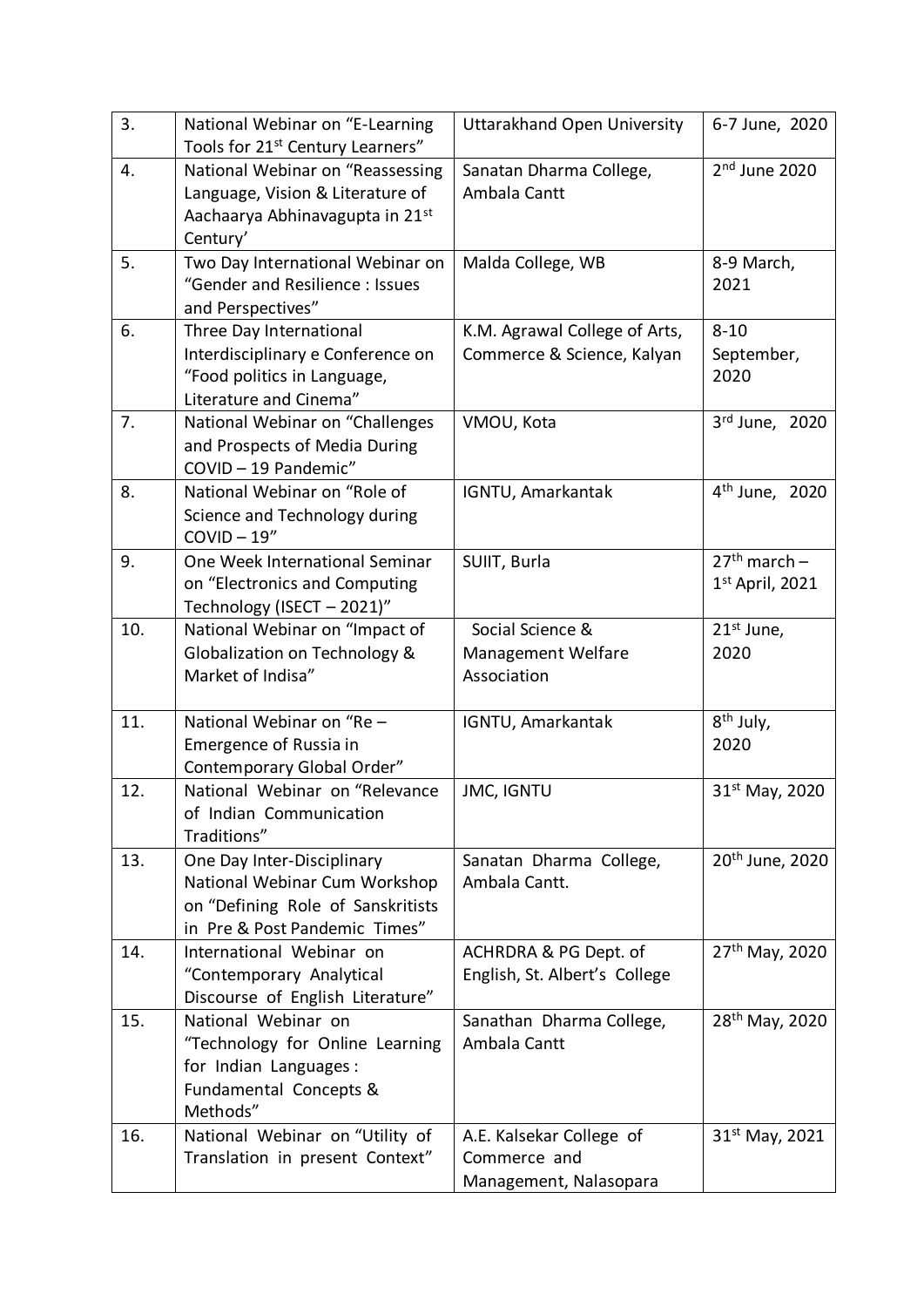| 17. | Two Day National Webinar on | P.G. Department of English, | 8 - 9 March, |
|-----|-----------------------------|-----------------------------|--------------|
|     | "Women: Representation in   | BU                          | 2021         |
|     | Literature and Culture"     |                             |              |
|     |                             |                             |              |

| 18. | National Online Workshop on "G -<br>Suite" | Queens School of Design,<br>Mysuru | 25 - 27 August<br>2020     |
|-----|--------------------------------------------|------------------------------------|----------------------------|
|     |                                            |                                    |                            |
| 19. | (JNU - WETOM III) on " Online              | JNU, Delhi                         | 13 - 14 June               |
|     | Assessment and Evaluation"                 |                                    | 2020                       |
| 20. | Three Day Online National                  | VMOU, Kota                         | $1 - 3$ June               |
|     | Workshop on "Statistical Tools and         |                                    | 2020                       |
|     | Research Methodology"                      |                                    |                            |
| 21. | Webinar Lecture Series on                  | Deshbandhu College, Delhi          | $1st - 21st$ June          |
|     | "International Yoga Festival - Yog         | University                         | 2020                       |
|     | Mantrana 2020"                             |                                    |                            |
| 22. | E Workshop on SWAYAM MOOC &                | <b>SWAYAM MOOC</b>                 | 6 <sup>th</sup> January    |
|     | <b>Academic Writing</b>                    |                                    | 2020                       |
| 23. | One Day Inter - Disciplinary National      | SD College, Ambala Cantt           | 20 <sup>th</sup> June 2020 |
|     | Webinar Cum Survey Workshop on             |                                    |                            |
|     | "Defining Role of Sanskritists in Pre      |                                    |                            |
|     | & Post Pandemic Times"                     |                                    |                            |
| 24. | Faculty Development Programme              | IDP, OHEPEE Cell, RDWU,            | $7th - 11th$ July,         |
|     | on "Research Methodology and               | Bhubaneswar                        | 2021                       |
|     | Project Writing"                           |                                    |                            |
|     |                                            |                                    |                            |

# **Research Supervision :**

| SI. | Name            | Roll. no.     | Reg. no.   | Topic of the Dissertation       | Year |
|-----|-----------------|---------------|------------|---------------------------------|------|
| no  |                 |               |            |                                 |      |
| 1.  | Ramray          | EN2020        | 40320/2019 | Survival as a Major Theme in    | 2021 |
|     | Hembram         |               |            | Walker's The Color<br>Alice     |      |
|     |                 |               |            | Purple                          |      |
| 2.  | Sartino Sabar   | <b>EN2920</b> | 24440/2015 | Socio-Psychological<br>Pressure | 2021 |
|     |                 |               |            | in the Novel of Ralph Ellison   |      |
|     |                 |               |            | Invisivle Man                   |      |
| 3.  | Jyotish Limma   | EN1020        | 23441/2016 | Arthur Miller's Death of a      | 2021 |
|     |                 |               |            | Salesman: A<br>Critique<br>0f   |      |
|     |                 |               |            | American Life                   |      |
| 4.  | Vilain Gouda    | EN3720        | 26819/2016 | African-American Folklore in    | 2021 |
|     |                 |               |            | Zora Neale Hurston's Their      |      |
|     |                 |               |            | Eyes were Watching God          |      |
| 5.  | Suryakanti Jena | <b>EN3520</b> | 40327/2019 | A Study of Man's Inhumanity     | 2021 |
|     |                 |               |            | Man in Mulkraj Anand's<br>to    |      |
|     |                 |               |            | <b>Untouchable</b>              |      |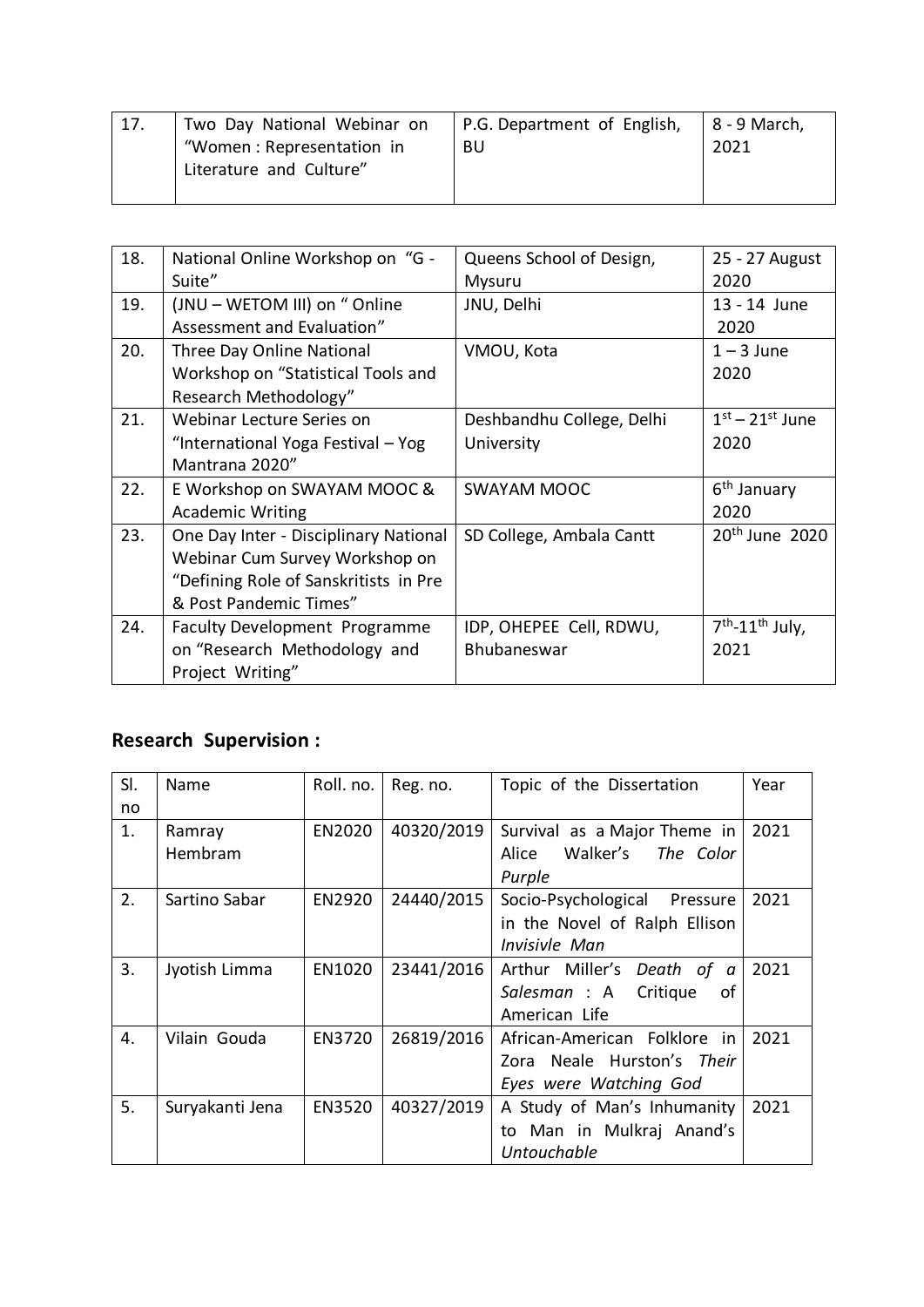| 6.  | Jinita Sahu                    | <b>EN0920</b> | 8126/2016  | Depiction of Race, Gender<br>and Class in Toni Morrison's<br>Sula                                                             | 2021 |
|-----|--------------------------------|---------------|------------|-------------------------------------------------------------------------------------------------------------------------------|------|
| 7.  | Manoj<br>Kumar<br><b>Barik</b> | EN1320        | 40317/2016 | A Study of Mythical Elements<br>the Play of Tennessee<br>in<br>William A Streetcar Named<br><b>Desire</b>                     | 2021 |
| 8.  | Ropina Raita                   | EN2320        | 23548/2016 | of Freedom<br>and<br>Concept<br>Nation in Arundhati Roy's The<br>God of Small Things                                          | 2021 |
| 9.  | Sarveswar<br>Pradhan           | EN2820        | 40324/2019 | Illusion and Reality in Eugene<br>O'Neill's<br>Desire Under the<br>Elms                                                       | 2021 |
| 10. | Saraju Pradhan                 | EN2720        | 21565/2015 | Modernity VS Religion<br>in<br>Orhan Pamuk's Snow                                                                             |      |
| 11. | PujaRani Lenka                 | EN1920        | 16640/2016 | Teaching about the Colonial<br>India State and Society in Six<br>Acres and A Third                                            | 2021 |
| 12. | Binu Bala Sahoo                | EN0419        | 41779/2018 | Revisiting Partition Memory<br>and Minority Irrespective : A<br>Study of Bapsi Sidwa's Ice<br>Candy Man                       | 2020 |
| 13. | Tirthabasi Dalai               | EN2819        | 41790/2018 | Emerging Vistas of Muslim<br>Ethics in Tehmima Anam's The<br>Good Muslim                                                      | 2020 |
| 14. | Jogendra Bhuyan                | EN0719        | 41782/2019 | of<br>Reflection<br>Ecological<br>Inequality<br>Zora<br>in<br>Neale<br>Hurston's<br>Their Eyes<br>were<br><b>Watching God</b> | 2020 |
| 15. | Subhashree Das                 | EN2619        | 41789/2018 | Domestic Violence in<br>Sam<br>Shepard's Curse of the Starving<br>Class                                                       | 2020 |
| 16. | Kumar<br>Rajat<br>Nayak        | EN1919        | 9838/2015  | Ethics and Values in Arundhati<br>Roy's The God of Small Things                                                               | 2020 |
| 17. | Annapurna<br><b>Behera</b>     | EN0219        | 41778/2018 | Father and Son Relationship<br>in Arthur Miller's Death of a<br>Salesman                                                      | 2020 |
| 18. | Rasmita<br>Kumari<br>Satapathy | EN2019        | 28176/2015 | Quest for Identity in Alice<br>Walker's The Color Purple                                                                      | 2020 |
| 19. | Japhet Mandal                  | EN1118        | 40285/2017 | A Study of Satirical Mode in<br>Chinua Achebe's Things Fall<br>Apart                                                          | 2019 |
| 20. | Diwan Badaroita                | EN0718        | 19607/2014 | Comparison<br>of<br>Modern<br>A<br>Dramatic Tragedy in Aristotle's<br>Poetics and Arthur<br>Miller's<br>Death of a Salesman   | 2019 |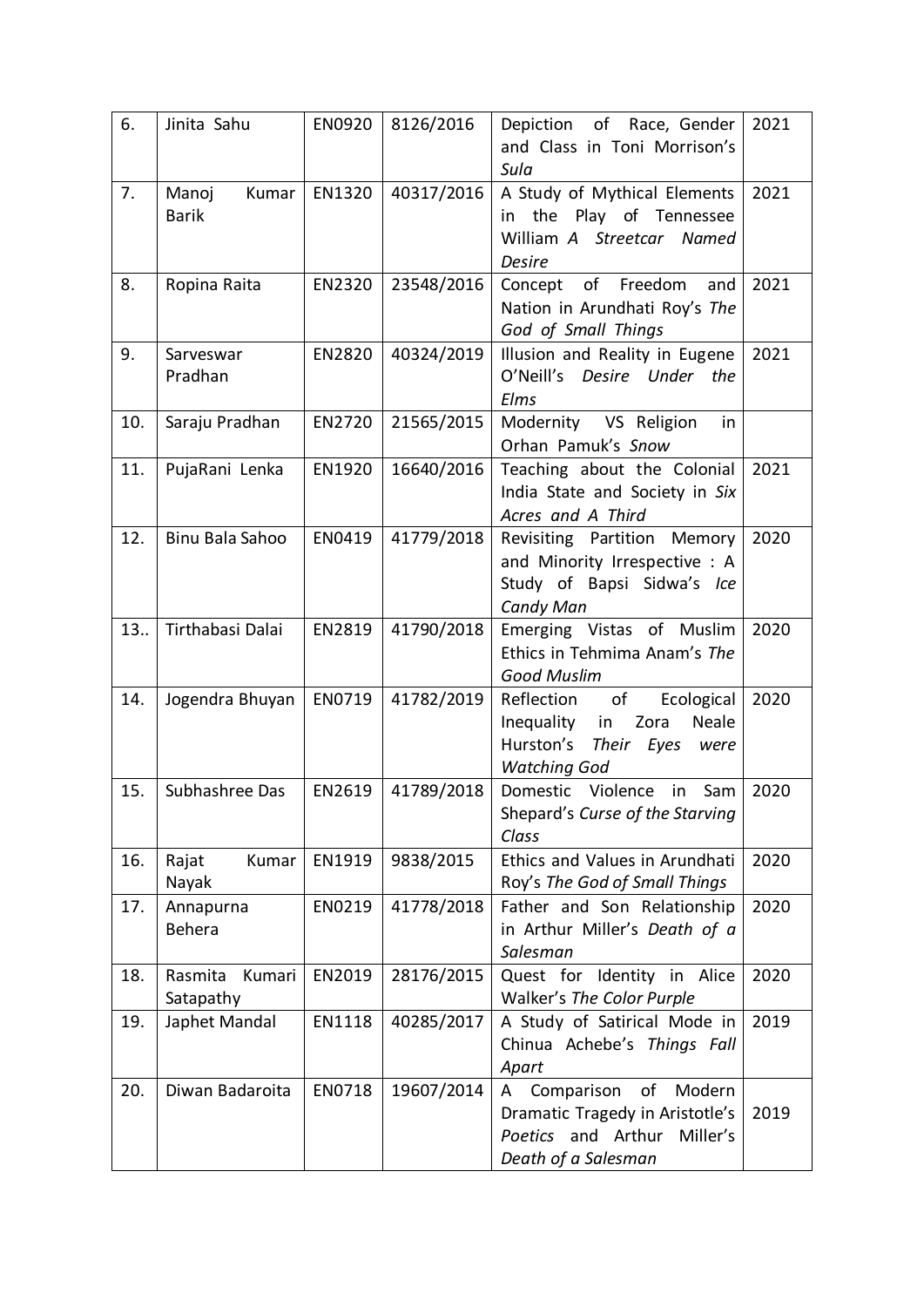| 21. | Savananda<br>Mahanadia         | EN2518 | 40290/2017 | Feminism and Gender Issues in<br>Arundhati Roy's The God of<br><b>Small Things</b>                                          | 2019 |
|-----|--------------------------------|--------|------------|-----------------------------------------------------------------------------------------------------------------------------|------|
| 22. | Mohan<br>Chand<br>Naik         | EN1718 | 7350/2013  | Logic of Integration : Female<br>Bonding in Alice Walker's The<br>Color Purple                                              | 2019 |
| 23. | Sansita Pandit                 | EN3518 | 2992/2014  | Aspects of Post-Modern Drama<br>Eugene O'Neill's<br>Desire<br>in<br><b>Under the Elms</b>                                   | 2019 |
| 24. | Mamini Bishoyi                 | EN1418 | 6287/2014  | Ice Candy Man as a Partition<br>Novel: A Tale of Communal<br>Violence and Bigotry                                           | 2019 |
| 25. | Bhanu<br>Pratap<br>Dev Pradhan | EN0318 | 8897/2014  | and Art in<br>Politics<br>Orhan<br>Pamuk's Snow                                                                             | 2019 |
| 26. | Kabita Behera                  | EN1017 | 5290/2012  | Partition of India in Bapsi<br>Sidwa's Ice Candy Man                                                                        | 2018 |
| 27. | Priyanka Patro                 | EN2017 | 2188/2013  | A Study of Humour and Satire<br>Mark<br>Twain's<br>The<br>in<br>Adventures of Huckleberry Finn                              | 2018 |
| 28. | Sandhyarani Das                | EN2117 | 3679/2013  | Eco-Feminism in Alice Walker's<br>The Color Purple                                                                          | 2018 |
| 29. | Sibaram Nayak                  | EN2517 | 20322/2010 | American Dream in Arthur<br>Miller's Death of a Salesman                                                                    | 2018 |
| 30. | Bijaya Laxmi Das               | EN417  | 7325/2007  | Women's Writing and Gender<br>with<br>Reference<br><b>Issues</b><br>to<br>Arundhati Roy's The God of<br><b>Small Things</b> | 2018 |
| 31. | Sanjaya Sahu                   | EN2217 | 24813/2013 | Masculinity<br>and<br>Cultural<br>Conflicts in Chinua Achebe's<br><b>Things Fall Apart</b>                                  | 2018 |
| 32. | Kumari<br>Ranjita<br>Parida    | EN2016 | 14383/2009 | A Study of Identity Crisis in the<br>Novel Ralph Ellison Invisible<br>Man                                                   | 2017 |
| 33. | Jagannath Nahak                | EN0816 | 5512/2010  | Miller's Death<br>of a<br>Arthur<br>Salesman as the Mirror of the<br>American Society                                       | 2017 |
| 34. | Manjit Pradhan                 | EN1316 | 16573/2011 | Racism in Toni Morrison's Sula                                                                                              | 2017 |
| 35. | Sabita Sagaria                 | EN2216 | 20667/2017 | Feminism in Arundhati Roy's<br>Novel The God of Small Things                                                                | 2017 |

# **Honours and Awards :**

1. Bhanu Nav Pratibha Samman by Bhanu Pratisthan, Nepal and Sahitya Sanchayan Shodh Foundation, New Delhi on 29th Nov 2020 at New Delhi